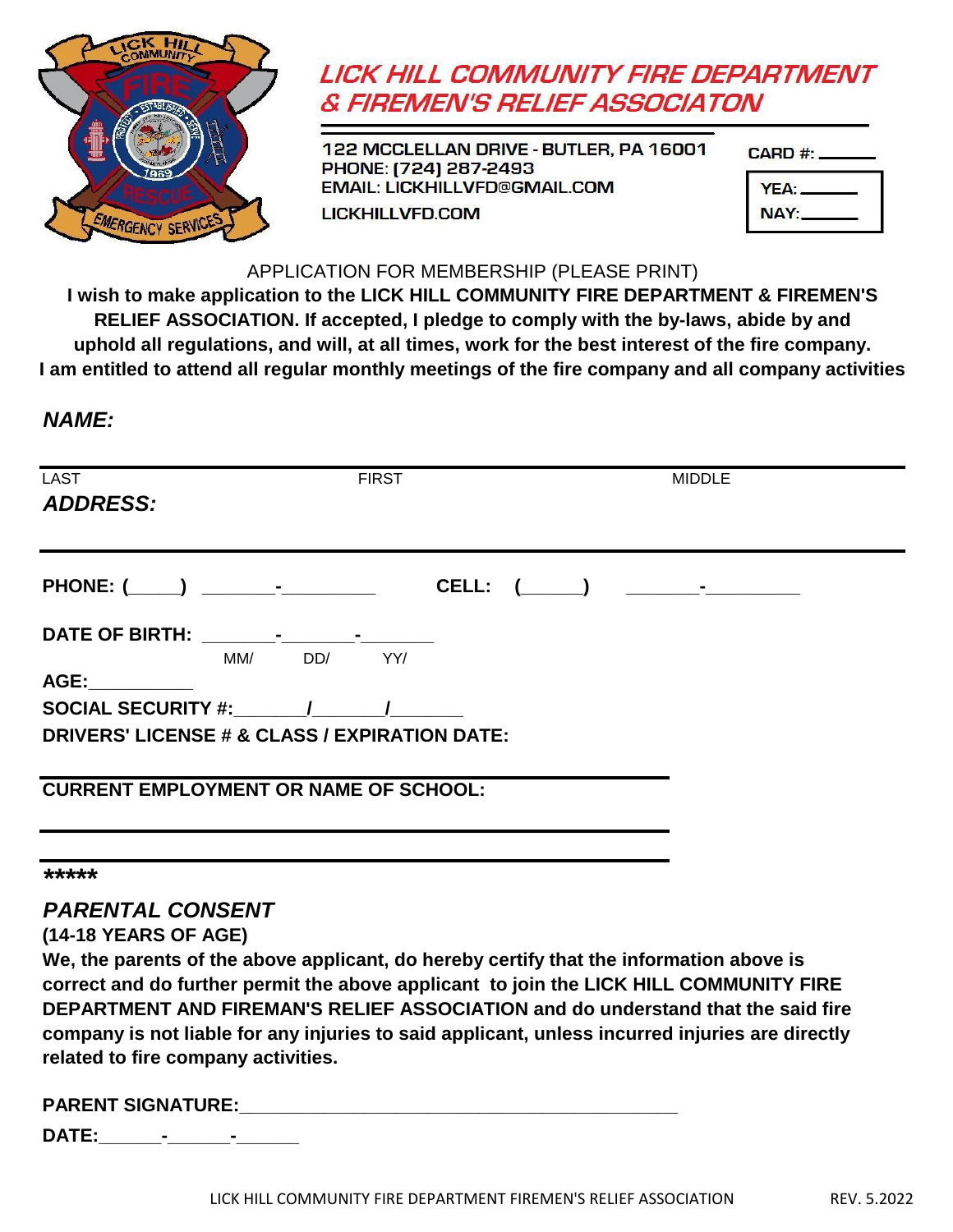#### *EDUCATION:* **HIGH SCHOOL / TECH SCHOOL:**

**COLLEGE / VOCATIONAL SCHOOL:**

**POST GRADUATE:**

**MILITARY EXPERIENCE:**

**\*\*\*\*\***

#### *EXPERIENCE*

**(PREVIOUS FIREFIGHTING / EMERCENCY SERVICES ORGANIZATION EXPERIENCE) FIRE COMPANY / ESO:**

**DATE:\_\_\_\_\_\_\_\_\_\_\_\_\_\_\_\_\_\_\_\_\_\_\_\_\_\_**

**MM/DD/YY**

 $RANK:$ 

**FIRE CHIEF'S / ADMINISTRATOR:**

PHONE #: <u>(\_\_\_\_\_\_)\_\_\_\_\_\_\_\_\_\_</u>\_\_\_

**\*\*\*\*\*\*\*\*\*\*\*\*\*\*\*\*\*\*\*\*\*\*\*\*\*\*\*\*\*\*\*\*\*\*\*\*\*\*\*\*\*\*\*\*\*\*\*\*\*\*\*\*\*\*\*\*\*\*\*\*\*\*\*\*\*\*\*\*\*\*\*\*\*\***

### *EXPERIENCE*

**(PREVIOUS FIREFIGHTING / EMERCENCY SERVICES ORGANIZATION EXPERIENCE) FIRE COMPANY / ESO:**

**DATE:\_\_\_\_\_\_\_\_\_\_\_\_\_\_\_\_\_\_\_\_\_\_\_\_\_\_ MM/DD/YY**  $RANK:$ **FIRE CHIEF'S / ADMINISTRATOR:**

**PHONE #: (\_\_\_\_\_\_)\_\_\_\_\_\_\_-\_\_\_\_\_\_\_\_ TOTAL YEARS INVOLVED IN FIRE COMPANY / ESO:**

**FIRE SCHOOLS / TRAINING (FIREFIGHTERS / RESCUE / EMS, ETC.)**

**1.)**

**\_\_\_\_\_\_\_\_\_\_**

LICK HILL COMMUNITY FIRE DEPARTMENT FIREMEN'S RELIEF ASSOCIATION REV. 5.2022

**2**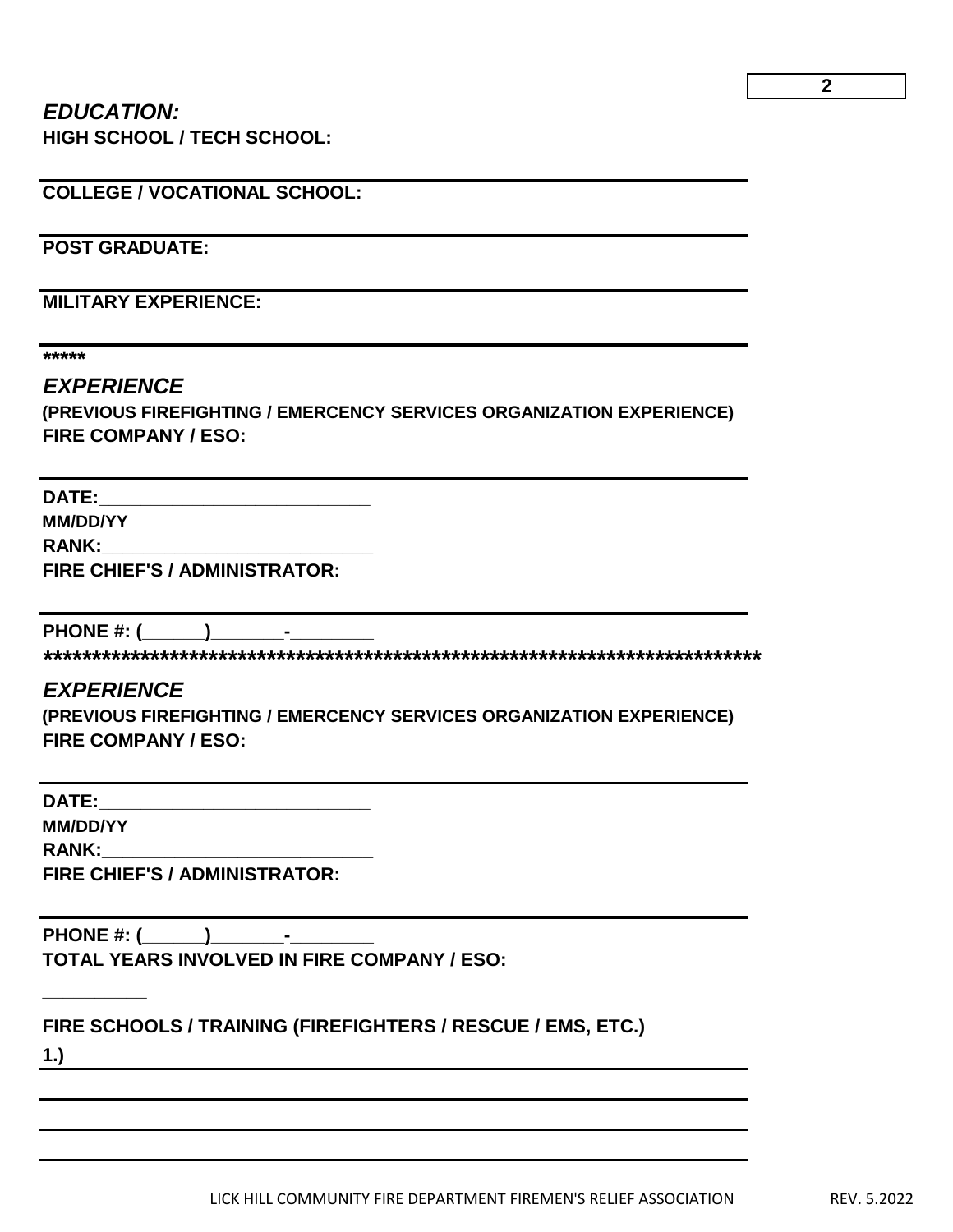| 2.) |  |  | ┕ |
|-----|--|--|---|
|     |  |  |   |
|     |  |  |   |
| 3.) |  |  |   |
|     |  |  |   |
|     |  |  |   |
| 4.) |  |  |   |
|     |  |  |   |
|     |  |  |   |
| 5.) |  |  |   |
|     |  |  |   |

**\*\*\*\*\***

### *HEALTH INFORMATION*

**IS THERE ANY REASON THAT YOUR PRESENT HEALTH CONDITION WOULD RESTRICT YOUR ACTIVITIES AS A FIRE FIGHTER / EMERGENCY SERVICE PROVIDER? (IF YES, PLEASE EXPLAIN.)**

# **DO YOU SUFFER FROM ANY FEARS / PHOBIAS THAT WOULD RE-STRICT YOUR ACTIVITIES AS A FIRE FIGHTER / EMERGENCY SERVICES PROVIDER? (FEAR OF HEIGHT, CLAUSTROPHOBIA, ETC)**

**\*\*\*\*\***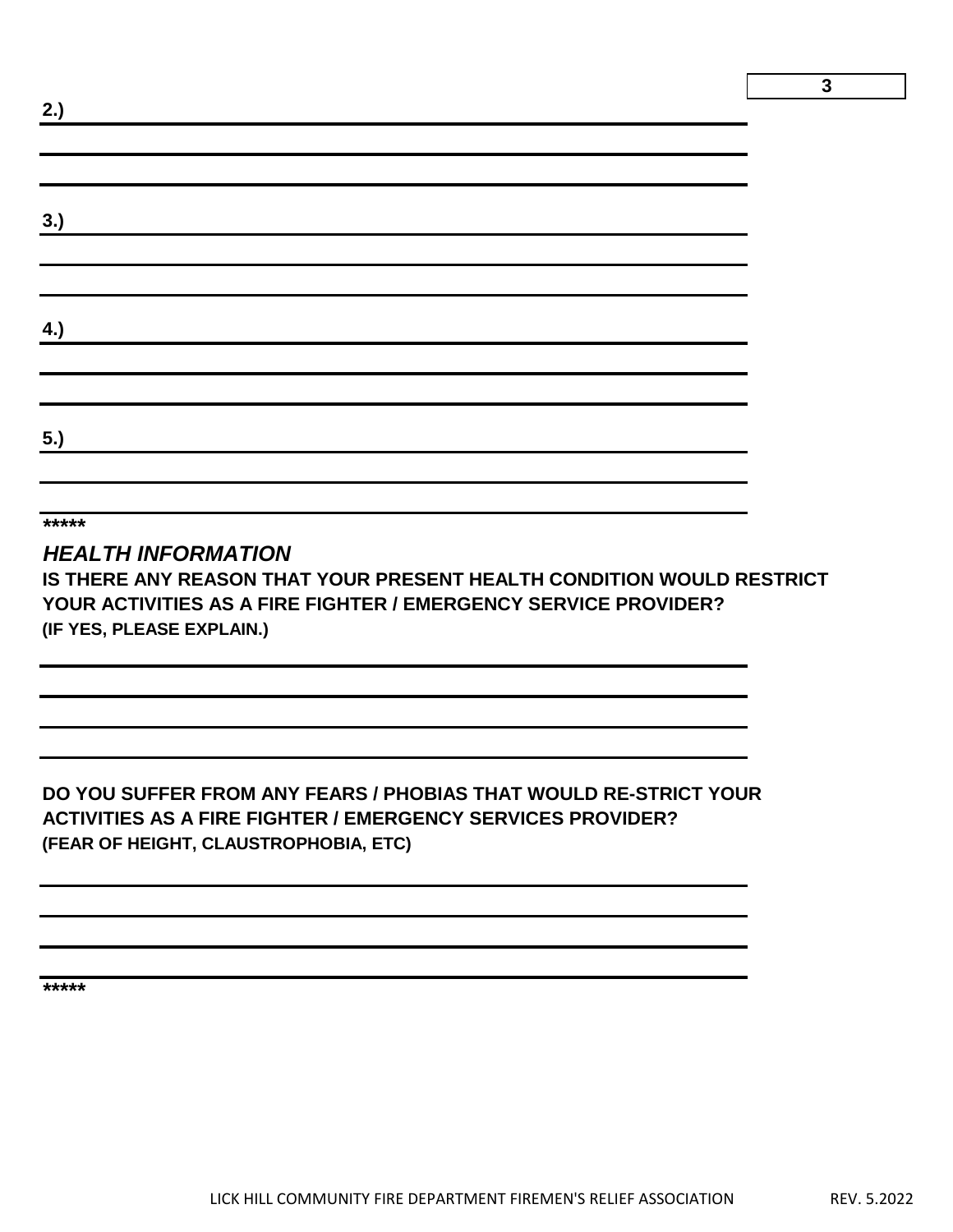#### **4**

**NAME OF PERSON TO CONTACT IN THE EVENT OF AN EMERGENCY: NAME:** 

| <b>FIRST</b>                                                            | <b>MIDDLE</b> | LAST             |
|-------------------------------------------------------------------------|---------------|------------------|
|                                                                         |               |                  |
| BENEFICIARY (RELATIONSHIP):________________________                     |               |                  |
| <b>BACKGROUND INVESTIGATION</b>                                         |               |                  |
| <b>HAVE YOU EVER BEEN CONVICTED OF ARSON?</b>                           |               |                  |
| <b>HAVE YOU EVER BEEN CONVICTED OF ANY CRIME?</b>                       |               | YES NO<br>YES NO |
| IF YES, PLEASE EXPLAIN:                                                 |               |                  |
|                                                                         |               |                  |
|                                                                         |               |                  |
|                                                                         |               |                  |
| I AGREE TO PERMIT THE FIRE CHIEF AND/OR ADMINISTRATION OF THE LICK HILL |               |                  |

**VOLUNTEER FIRE COMPANY AND FIREMAN'S RELIEF ASSOCIATION, TO CONDUCT AN INVESTIGATION IN TO MY BACKGROUND TO VERIFY ALL INFORMATION AND REFERENCES GIVEN ON THIS APPLICATION, THROUGH THE POLICE DEPARTMENT, STATE POLICE, FBI, OR ANY OTHER ENFORCEMENT ORGANIZATION. THIS INFORMATION WILL BE HELD IN STRICT CONFIDENCE BY THE LICK HILL VOLUNTEER FIRE COMPANY AND FIREMAN'S ASSOCIATION.** 

| <b>SIGNATURE OF APPLICANT:</b> |  |
|--------------------------------|--|
|--------------------------------|--|

**DATE:\_\_\_\_\_\_\_\_\_\_\_\_\_\_\_\_\_\_\_**

MM/ DD/ YY/

*\*THIS APPLICANT CERTIFIES THAT THE ABOVE INFORMATION IS TRUE AND ACCURATE.*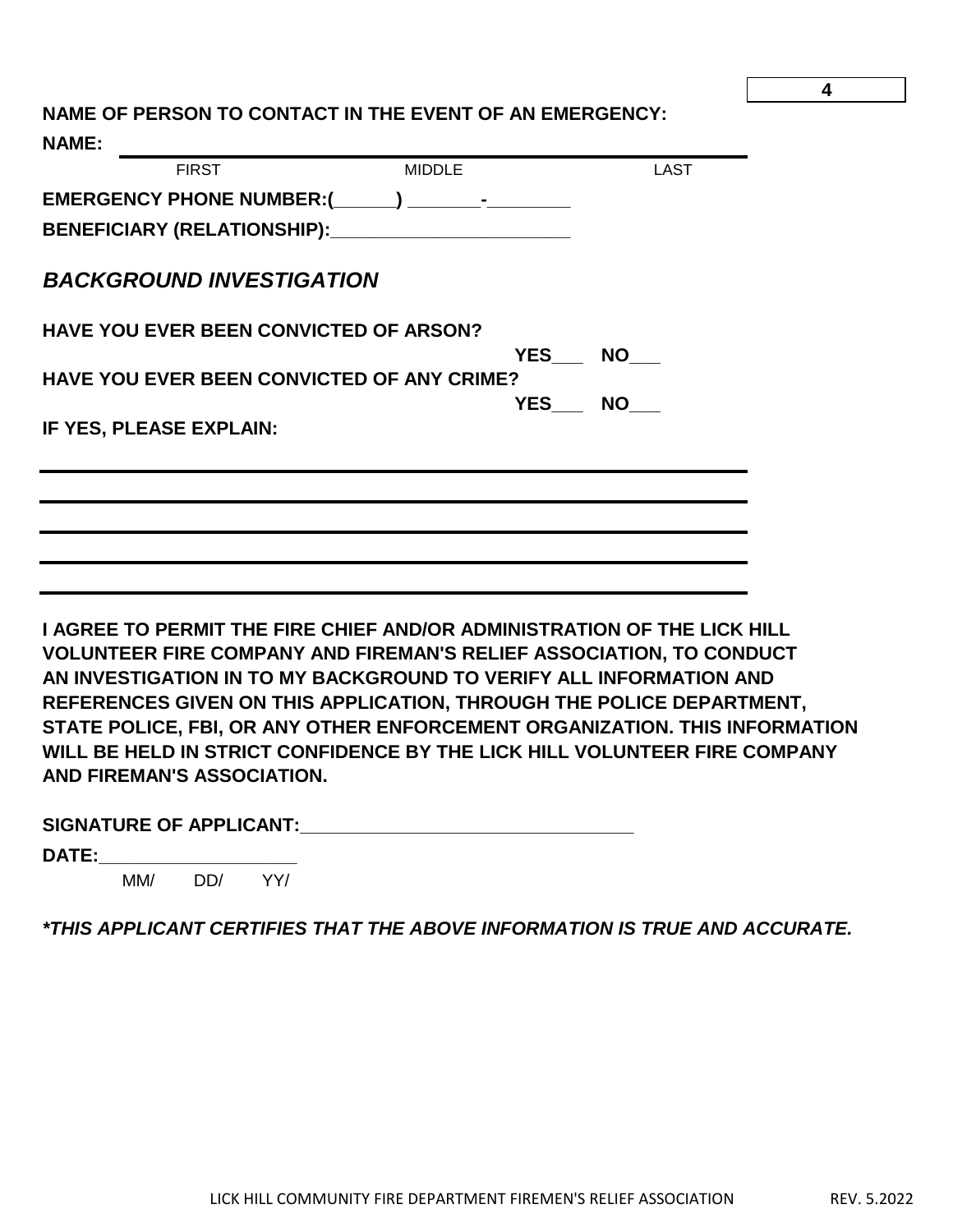# **\*\*\*ADIMINASTRATION USE ONLY\*\*\***

**5**

# *SIGNATURE OF PRESIDENT OR FIRE CHIEF:*

| DATE:________________________                                                                                                                                                                                                       |                   |                                                       |
|-------------------------------------------------------------------------------------------------------------------------------------------------------------------------------------------------------------------------------------|-------------------|-------------------------------------------------------|
|                                                                                                                                                                                                                                     | $MM/$ $DD/$ $YY/$ |                                                       |
| <b>REGULAR MEETING</b>                                                                                                                                                                                                              |                   |                                                       |
|                                                                                                                                                                                                                                     |                   |                                                       |
|                                                                                                                                                                                                                                     |                   |                                                       |
| $MM/$ $DD/$ $YY/$                                                                                                                                                                                                                   |                   |                                                       |
|                                                                                                                                                                                                                                     |                   |                                                       |
| DATE: __________________________                                                                                                                                                                                                    |                   |                                                       |
|                                                                                                                                                                                                                                     | $MM/$ $DD/$ $YY/$ |                                                       |
| 1st READING:_________________                                                                                                                                                                                                       |                   |                                                       |
|                                                                                                                                                                                                                                     | MM/ DD/ YY/       |                                                       |
|                                                                                                                                                                                                                                     |                   |                                                       |
|                                                                                                                                                                                                                                     | $MM/$ $DD/$ $YY/$ |                                                       |
| ACCEPTED:__________________                                                                                                                                                                                                         |                   |                                                       |
| <b>REJECTED:___________________</b>                                                                                                                                                                                                 |                   |                                                       |
| <b>RECORDING SECRETARY:</b>                                                                                                                                                                                                         |                   |                                                       |
|                                                                                                                                                                                                                                     |                   |                                                       |
|                                                                                                                                                                                                                                     |                   |                                                       |
| <b>WORKING PAPERS:_________________</b>                                                                                                                                                                                             |                   |                                                       |
|                                                                                                                                                                                                                                     |                   | MM/ DD/ YY/                                           |
| RECORDED:__________________                                                                                                                                                                                                         |                   |                                                       |
|                                                                                                                                                                                                                                     | MM/ DD/ YY/       |                                                       |
| **DUES: \$5.00 A YEAR                                                                                                                                                                                                               |                   |                                                       |
|                                                                                                                                                                                                                                     |                   | **INITATION FEE: \$10.00 (TOTAL DUE WITH APPLICATION) |
| <b>FINANCIAL SECRETARY:</b>                                                                                                                                                                                                         |                   |                                                       |
| <b>CARD NUMBER:</b> North State State State State State State State State State State State State State State State State State State State State State State State State State State State State State State State State State Sta |                   |                                                       |
|                                                                                                                                                                                                                                     |                   |                                                       |
| <b>MEMBERSHIP CLASSIFICATION:</b>                                                                                                                                                                                                   |                   |                                                       |
|                                                                                                                                                                                                                                     |                   |                                                       |
| <b>ACTIVE / SOCIAL</b>                                                                                                                                                                                                              |                   |                                                       |